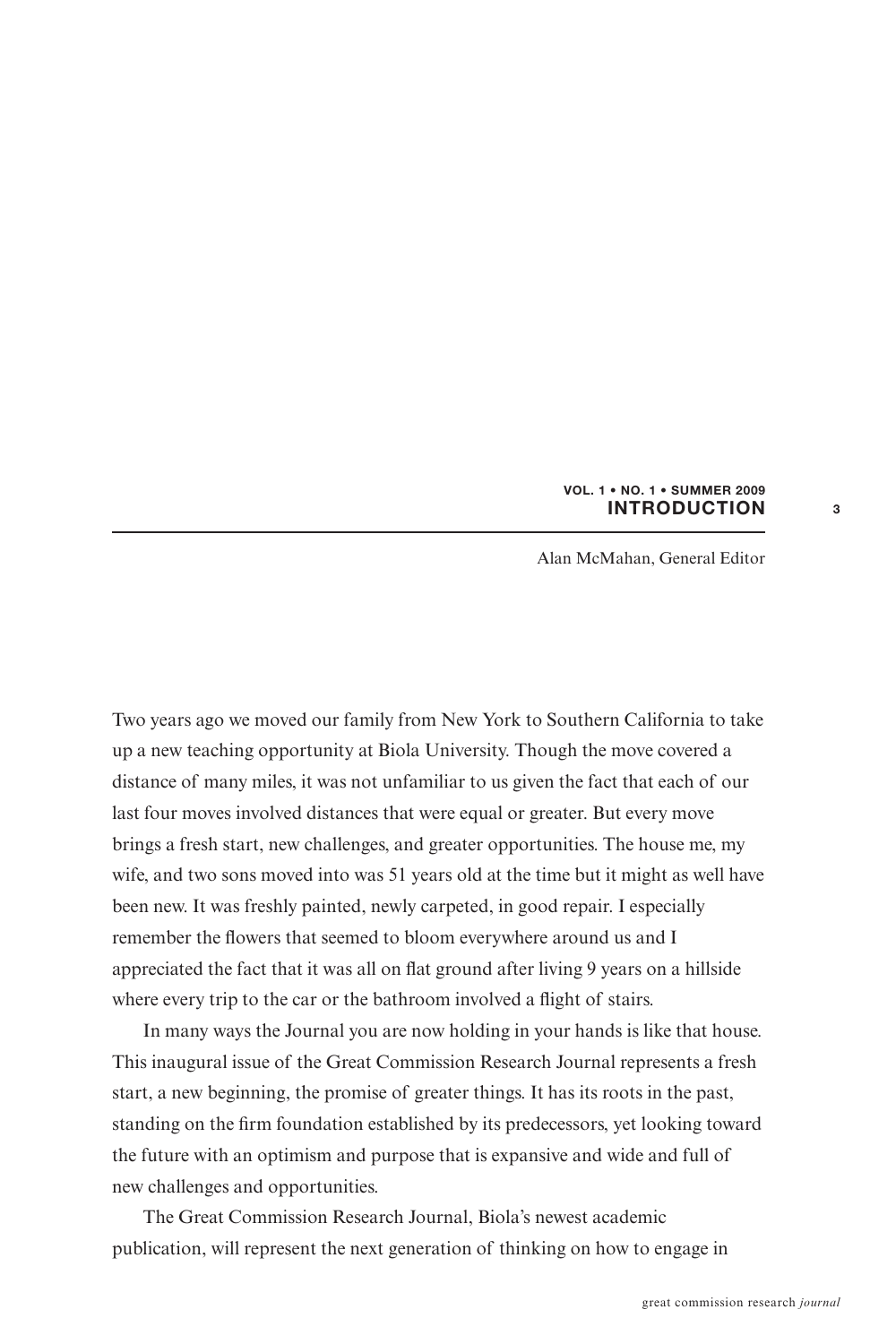effective evangelism that grows the church and builds the kingdom. Standing on the shoulders of its predecessor, the Journal for the American Society for Church Growth, the Great Commission Research Journal will seek to capture the best thinking, and report on the latest trends and most effective means being used by the church to bring people into a personal relationship with Christ and incorporate them into a body of believers where they can be nurtured and commissioned for service.

Already major changes with the Journal have occurred. The most obvious is the Journal's new name with its new cover design and layout. The length of the Journal has been increased and the inclusion of the book review section and the dissertation abstracts will be a common feature. Less obvious is the expansion from a single editor (how did you do it Gary?) to a multi-editor team and robust support from Biola's academic publication department.

In the future, more changes are forthcoming. We are moving toward increasing our international reporting as we assemble a team that can identify and cultivate emerging research from the global church. We are moving toward a being a refereed journal as we recruit expert peer reviewers in a variety of contributing disciplines who can evaluate and recommend the best from the pool of submitted articles. We are developing a webstore where back issues can be accessed, printed as needed and even bound into compilations for use in classes and seminars. We will become more active in our recruitment of the best researchers and writers who can report on issues of practical benefit to our readership. These are exciting days with much to hope for.

This issue of the Journal goes back to the roots of the Church Growth movement with a reflection on the role Donald McGavran played in the development of the field of modern missiology. McGavran's clarion call to emphasize the primacy of evangelism among missionary endeavors redefined 100 years of missionary practice and eventually set the stage for the church growth movement in the United States. McGavran's philosophy has historically been the point of orientation of this Journal and the professional association (Great Commission Research Network) with which it is affiliated. It is only fitting that this inaugural issue of the Journal begin with a reflection on the roots of the movement.

The next two articles represent theological and biblical studies on themes related to church growth. The first of these articles by Michael Waldrop explores the theological compatibility between the church growth movement and a Calvinist understanding of soteriology with its emphasis on election over against the pragmatism of church growth thinking. Waldrop shows that what many assumed

**4**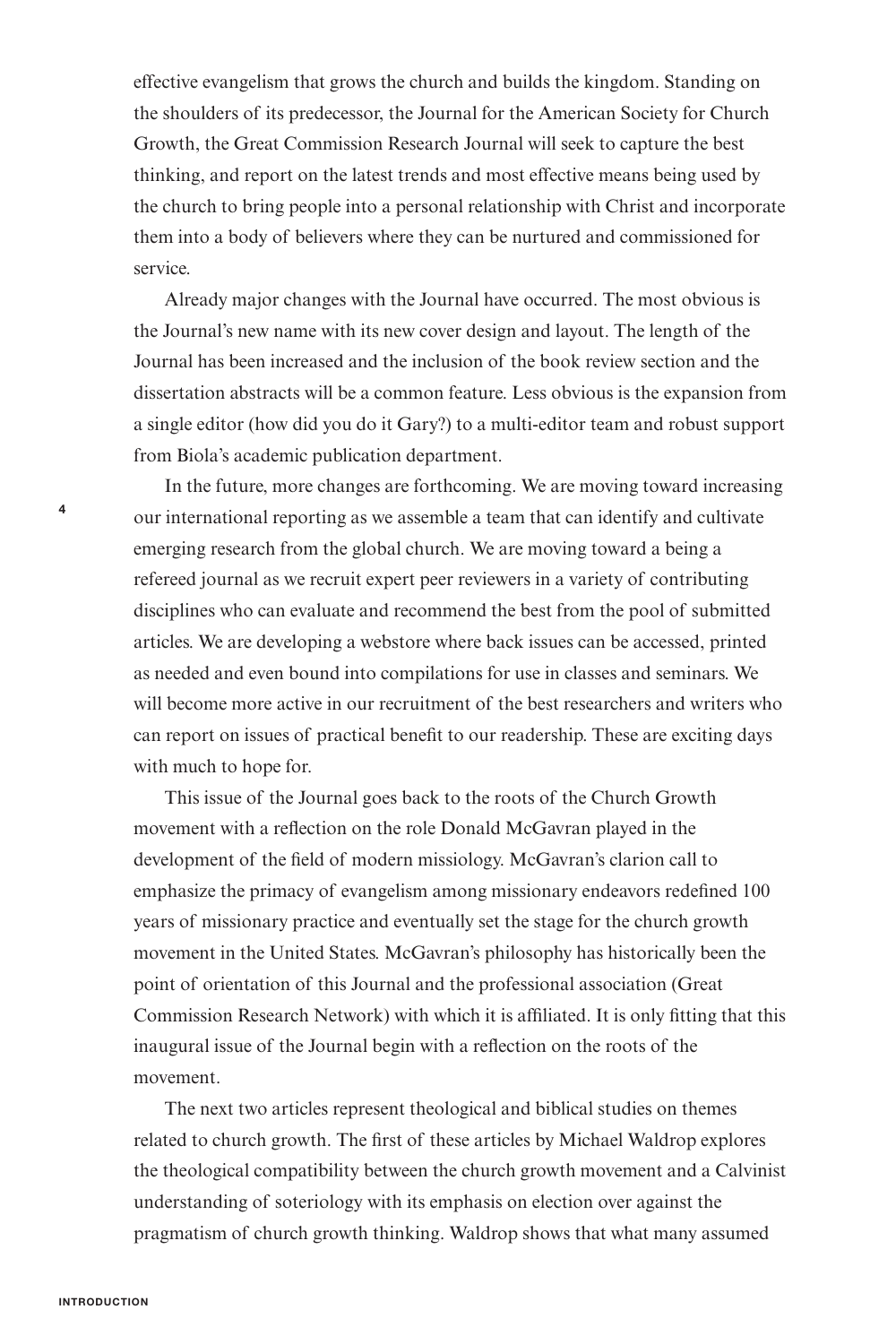was a historical theological conflict can be harmonized, and shows how this has been accomplished by leading evangelical thinkers.

The second of these articles by Allen Quist explores the critical issue in leadership succession as revealed in Matthew's gospel. Based on his study he offers five principles and five ethical responses that should guide churches as they undergo times of transition created by changes in leadership.

The four articles that follow relate in some way to church planting strategies. The first two articles are written by Journal editorial team members. Phil Stevenson looks at church planting from the macro perspective of a whole denomination and goes on to identify blockages and suggest strategies that empower church planting movements. J.D. Payne looks at the ethical dimensions of church planting and provides a dozen guidelines that should guide our efforts in order to stay faithful to a kingdom ethic.

The next two articles focus on training and assessment strategies used to equip and select church planting candidates. Specifically, Hansung Kim examines how Korean church planters express their perceptions regarding their church planting education and their observations about what elements were most effective. Hutz Hertzberg and Francis Lonsway compare church planter candidate assessment tools and evaluate their relative strengths and weaknesses.

The last three articles cover a potpourri of topics relating to evangelism in the U.S. and abroad. Joshua Rhone examines the problems that arise when the church's benevolence becomes a coercive in their zeal to acquire converts. Danny Von Kanel offers eight keys to turning congregational apathy towards growth into excitement. And, drawing from his experience in Japan, Michael Wilson grapples with how to encourage new believers to remain in fellowship with extended family members who may continue to worship at the family altar with the goal to introduce them to Christ.

The final two sections of the Journal will become regular features in every issue. In the Book Review section four books are reviewed with the goal of evaluating their contribution to the dialogue on how to minister in rapidly changing times. Reading through these reviews allows you to quickly capture the essence of the work, evaluate its relevance for ministry, and guide you as you seek help for the journey.

In the Dissertation and Theses section, Gary McIntosh offers abstracts on eight dissertations and theses that focused on some aspect of Donald McGavran's life and thought. Browsing these abstracts will demonstrate quickly demonstrate the profound impact McGavran had on American missiology and how significantly he challenged the prevailing paradigms of the day.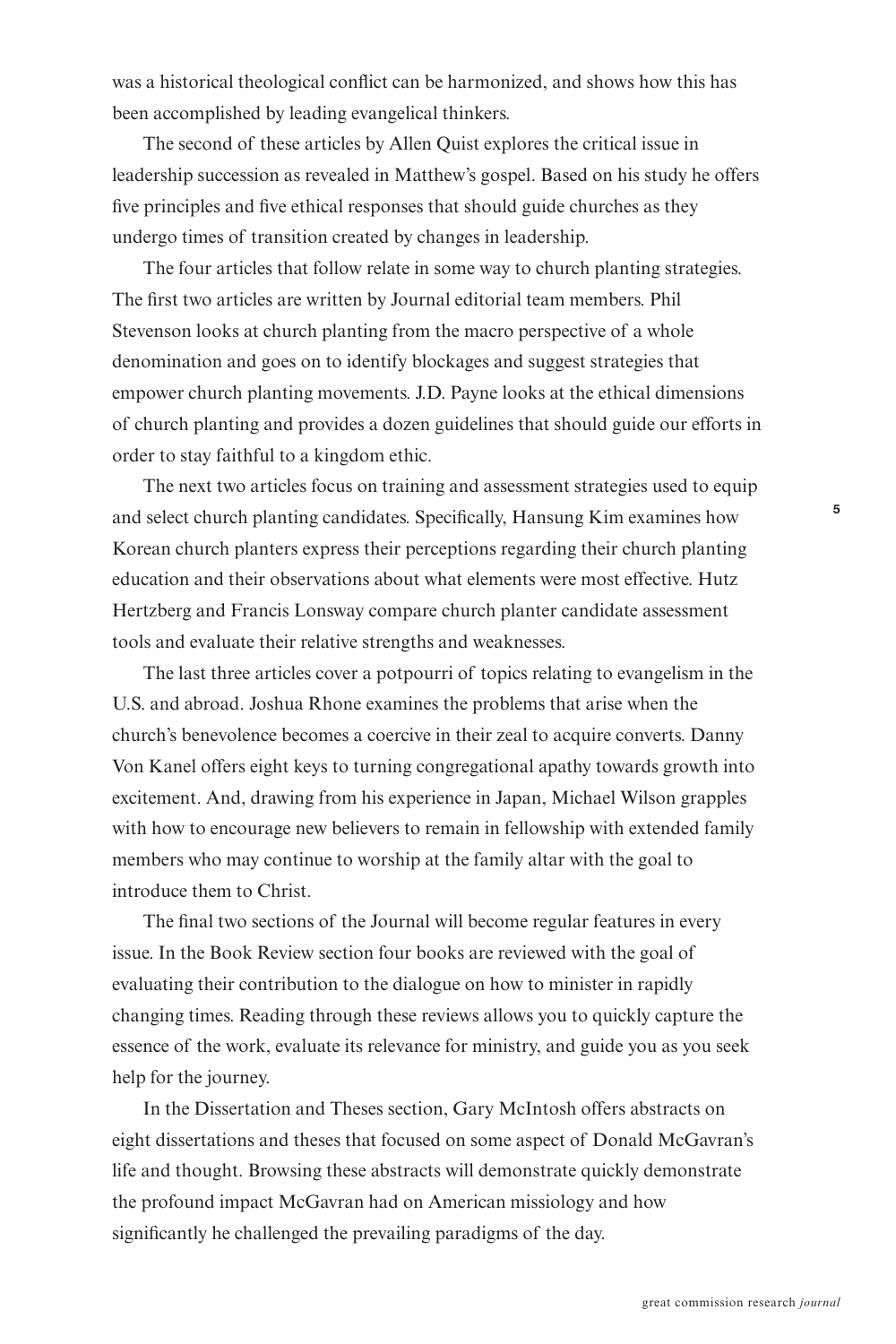In these pages you will always find much that will challenge your assumptions, provoke your thinking and refine your practice. Representing the latest thinking of the academic community and connecting it to effective leadership and evangelism will be our goal.

If you haven't yet subscribed to the Journal, this may be the best time to do so. If you are already receiving the Journal on a regular basis, invite your friends to get in on the ground floor as we expand our capacity to address key issues of ministry and outreach. These are exciting times! Help us build a strong Journal.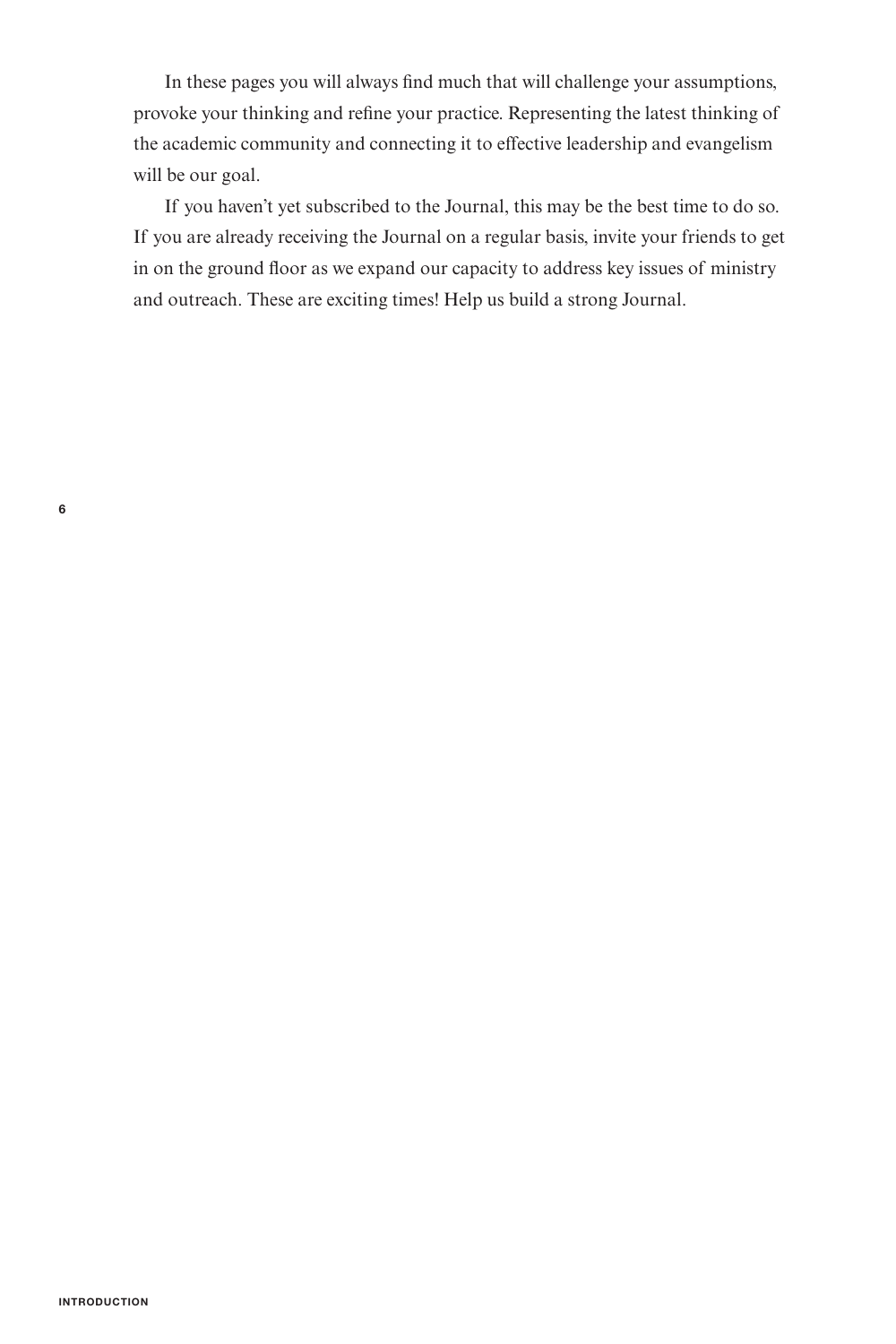## **VOL. 1 • NO. 1 • SUMMER 2009 ACKNOWLEDGEMENTS**

**7**

Though this Journal is new in so many ways, a great debt of gratitude is offered to John Vaughan, the founding editor, who started publishing the Journal in 1991. Gary McIntosh followed in his steps and served as the editor, and along with his wife, Carol, the distributor and office manager for the last 14 years. Together they made the Journal of the American Society for Church Growth a valuable contributor to the research and dialogue about how people come to faith in Christ and how churches grow. Without their prior effort, the new Great Commission Research Journal likely would never have been published.

Following in this effort by picking up the sponsorship for the Journal is the Cook School of Intercultural Studies at Biola University. Under the leadership of Dean Douglas Pennoyer, the school has made an academic and financial commitment to not only continue the publication but to significantly expand its quality and scope. With robust support from the Marketing and Academic Publications offices at Biola the new Journal will be stronger and more useful than ever. Special thanks goes to Irene Neller, Joy Bergk, and Brenda Janoian for their support in this initiative.

Also critical to the publication of the Journal is the close cooperation with the Great Commission Research Network (the new name of the American Society for Church Growth). The men and women of this professional organization represent